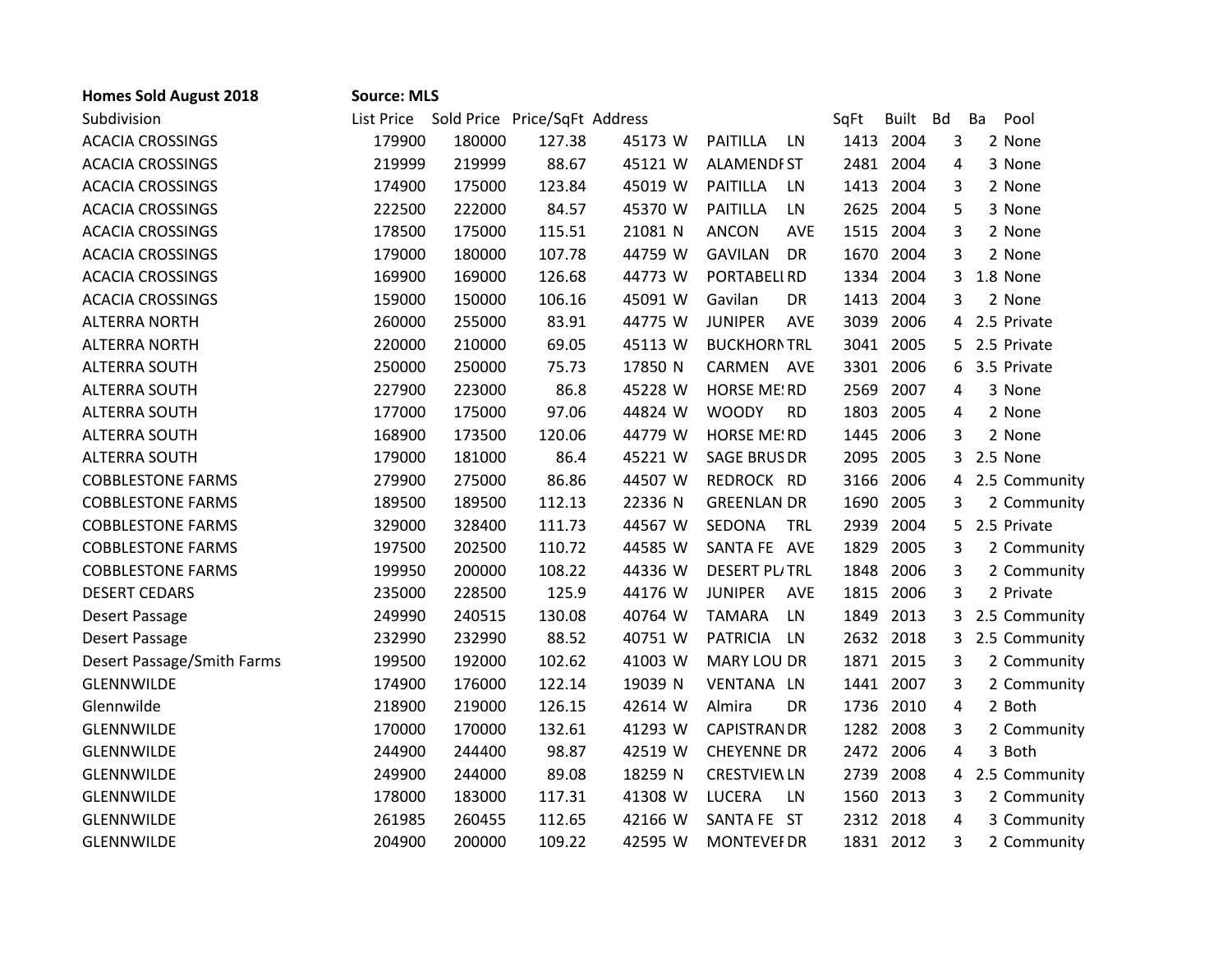| <b>GLENNWILDE</b>             | 177707 | 177707 | 113.91 | 42504 W | <b>SUSSEX</b>       | <b>RD</b>  |      | 1560 2012 | 3 | 2 None        |
|-------------------------------|--------|--------|--------|---------|---------------------|------------|------|-----------|---|---------------|
| <b>GLENNWILDE</b>             | 277990 | 277990 | 107.33 | 18320 N | <b>ARBOR</b>        | DR         | 2590 | 2017      | 4 | 3.5 Community |
| <b>GLENNWILDE</b>             | 179900 | 179900 | 113.72 | 42453 W | <b>MONTEVEI DR</b>  |            |      | 1582 2009 | 3 | 2 Community   |
| <b>GLENNWILDE</b>             | 192900 | 182000 | 101.39 | 41296 W | <b>CAPISTRAN DR</b> |            | 1795 | 2008      | 4 | 2 Community   |
| <b>GLENNWILDE</b>             | 199000 | 199000 | 98.51  | 41204 W | <b>CIELO</b>        | LN         | 2020 | 2006      | 4 | 2 Community   |
| <b>GLENNWILDE</b>             | 184000 | 186000 | 107.08 | 18871 N | <b>VENTANA</b>      | LN         | 1737 | 2012      | 3 | 2 Community   |
| <b>GLENNWILDE GROVES</b>      | 199900 | 199000 | 103.81 | 19078 N | LARIAT              | <b>RD</b>  | 1917 | 2006      | 4 | 2 None        |
| <b>HIDDEN VALLEY</b>          | 549000 | 535000 | 135.61 | 2104 S  | COYOTE              | <b>TRL</b> | 3945 | 2005      | 7 | 3.8 Private   |
| HIDDEN VALLEY ESTATES UNIT 16 | 389900 | 389900 | 143.18 | 53862 W | <b>BARREL</b>       | <b>RD</b>  |      | 2723 2004 | 3 | 2 None        |
| <b>HOMESTEAD</b>              | 249000 | 245500 | 75.14  | 40122 W | <b>ROBBINS</b>      | DR         |      | 3267 2013 | 4 | 2.5 None      |
| <b>HOMESTEAD NORTH</b>        | 230000 | 230000 | 92.14  | 41306 W | <b>HOPPER</b>       | DR         | 2496 | 2006      | 4 | 3 None        |
| <b>HOMESTEAD NORTH</b>        | 300000 | 295000 | 125.69 | 40978 W | <b>PRYOR</b>        | LN         |      | 2347 2016 | 3 | 2 None        |
| <b>HOMESTEAD NORTH</b>        | 220605 | 213500 | 95.23  | 41435 W | <b>NOVAK</b>        | LN         |      | 2242 2017 | 4 | 2.5 None      |
| HOMESTEAD NORTH               | 202000 | 195018 | 86.21  | 40894 W | <b>ROBBINS</b>      | DR         | 2262 | 2007      | 3 | 2 None        |
| <b>HOMESTEAD NORTH</b>        | 190000 | 195000 | 92.5   | 41390 W | WALKER              | <b>WAY</b> | 2108 | 2006      | 4 | 2.5 None      |
| <b>HOMESTEAD NORTH</b>        | 165000 | 167000 | 127.57 | 40768 W | SANDERS             | <b>WAY</b> | 1309 | 2006      | 4 | 1.8 None      |
| <b>HOMESTEAD NORTH</b>        | 195000 | 195000 | 87.17  | 21065 N | <b>ALEXIS</b>       | <b>AVE</b> |      | 2237 2006 | 4 | 3 None        |
| <b>HOMESTEAD NORTH</b>        | 198500 | 200000 | 113.5  | 41313 W | <b>THORNBER LN</b>  |            |      | 1762 2007 | 4 | 2 None        |
| <b>HOMESTEAD NORTH</b>        | 180000 | 186500 | 122.21 | 40303 W | <b>COLTIN</b>       | <b>WAY</b> | 1526 | 2012      | 3 | 2 None        |
| <b>HOMESTEAD NORTH</b>        | 300000 | 300000 | 85.08  | 41015 W | <b>NOVAK</b>        | LN         | 3526 | 2007      | 5 | 2.5 Private   |
| LAKES AT RANCHO EL DORADO     | 229825 | 235000 | 82.48  | 21634 N | LILES               | LN         | 2849 | 2014      | 4 | 2.5 None      |
| LAKES AT RANCHO EL DORADO     | 177900 | 180000 | 116.88 | 41138 W | <b>Bravo</b>        | <b>DR</b>  | 1540 | 2007      | 3 | 2 None        |
| LAKES AT RANCHO EL DORADO     | 259900 | 259000 | 128.85 | 21711 N | <b>BRADFORD DR</b>  |            |      | 2010 2007 | 4 | 2 None        |
| Lakes at Rancho El Dorado     | 244859 | 235000 | 104.82 | 21801 N | <b>BOLIVIA</b>      | <b>ST</b>  | 2242 | 2007      | 4 | 2.5 Private   |
| <b>MARICOPA MEADOWS</b>       | 175000 | 160000 | 70.76  | 18772 N | <b>KARI</b>         | LN         |      | 2261 2004 | 4 | 2.5 None      |
| <b>MARICOPA MEADOWS</b>       | 235000 | 235000 | 79.2   | 45564 W | <b>MORNING LN</b>   |            |      | 2967 2005 | 4 | 2.5 None      |
| <b>MARICOPA MEADOWS</b>       | 209000 | 214000 | 72.15  | 45716 W | <b>MORNING LN</b>   |            | 2966 | 2005      | 5 | 3 None        |
| MARICOPA MEADOWS              | 199900 | 190000 | 71.77  | 45829 W | <b>MORNING LN</b>   |            | 2647 | 2005      | 3 | 2.5 None      |
| <b>MARICOPA MEADOWS</b>       | 219999 | 215500 | 66.18  | 45694 W | <b>TUCKER</b>       | <b>RD</b>  | 3256 | 2006      | 4 | 2.5 None      |
| <b>MARICOPA MEADOWS</b>       | 175000 | 175000 | 109.3  | 45749 W | <b>DIRK</b>         | <b>ST</b>  |      | 1601 2005 | 4 | 2 None        |
| MARICOPA MEADOWS              | 190000 | 186000 | 74.72  | 45622 W | BARBARA             | LN         | 2489 | 2005      | 4 | 2.5 None      |
| <b>MARICOPA MEADOWS</b>       | 175000 | 175000 | 70.28  | 18795 N | MADISON RD          |            | 2490 | 2005      |   | 4 2.5 None    |
| <b>MARICOPA MEADOWS</b>       | 178450 | 184000 | 94.99  | 45975 W | <b>KRISTINA</b>     | <b>WAY</b> | 1937 | 2005      | 3 | 2 None        |
| <b>MARICOPA MEADOWS</b>       | 162500 | 155000 | 107.11 | 46108 W | Long                | <b>WAY</b> |      | 1447 2005 | 4 | 2 None        |
|                               |        |        |        |         |                     |            |      |           |   |               |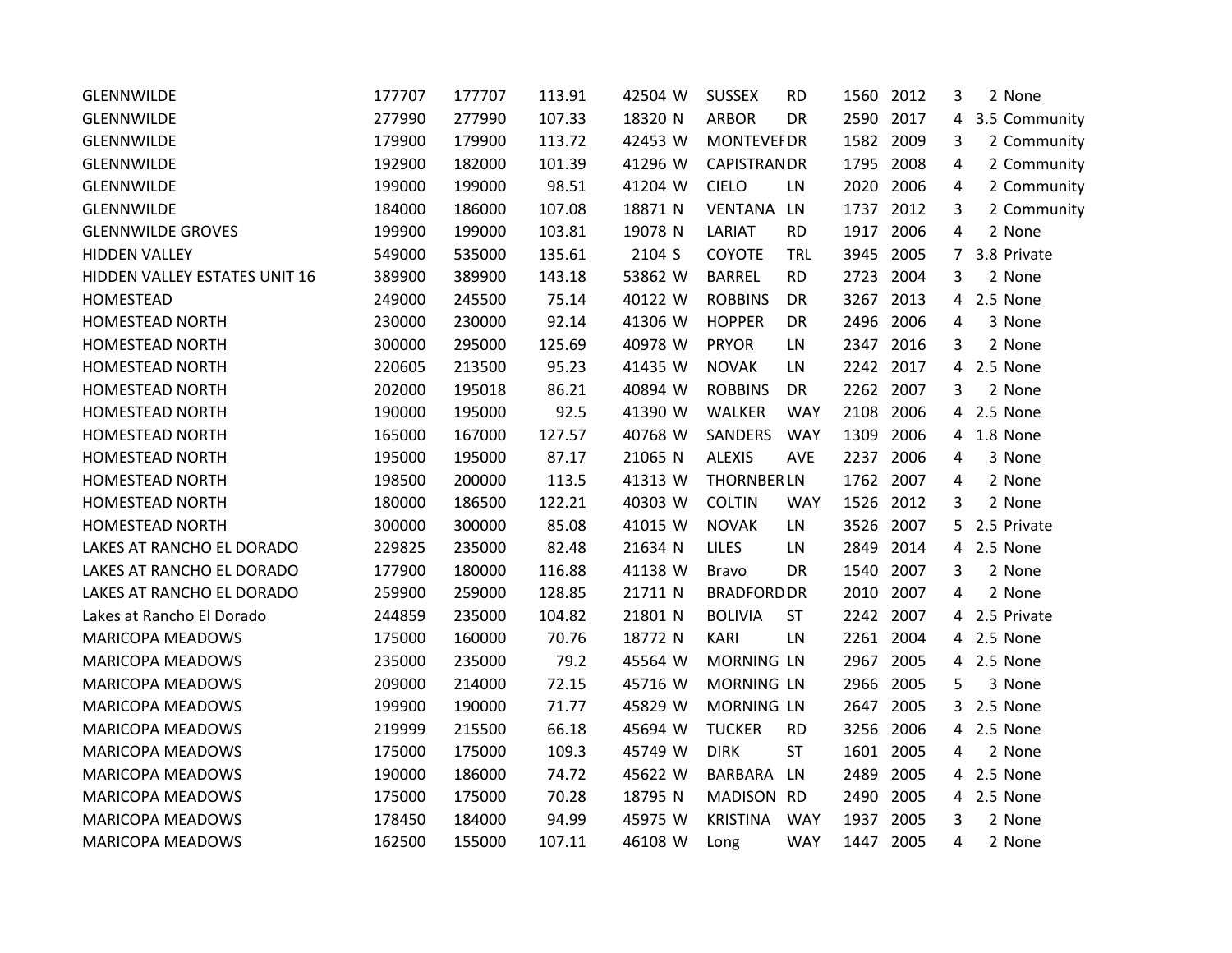| <b>MARICOPA MEADOWS</b> | 219900 | 224900 | 81.36  | 45595 W | <b>DUTCHMAIDR</b>           | 2764 | 2006      |                | 4 2.5 Private   |
|-------------------------|--------|--------|--------|---------|-----------------------------|------|-----------|----------------|-----------------|
| <b>MARICOPA MEADOWS</b> | 233900 | 230000 | 87.02  | 45560 W | LONG<br><b>WAY</b>          | 2643 | 2007      |                | 3 2.5 Private   |
| <b>MARICOPA MEADOWS</b> | 265000 | 265000 | 77.28  | 46108 W | <b>TULIP</b><br>LN          | 3429 | 2005      | 5              | 3.5 Private     |
| <b>MARICOPA MEADOWS</b> | 179900 | 173800 | 90.94  | 45490 W | <b>TULIP</b><br>LN          | 1911 | 2007      | 3              | 2 None          |
| <b>MARICOPA MEADOWS</b> | 165000 | 165000 | 120.96 | 45638 W | AMSTERDARD                  | 1364 | 2005      | 3              | 2 None          |
| PALO BREA               | 324900 | 320000 | 70.92  | 44022 W | PALO ABET DR                |      | 4512 2007 | 4              | 3.5 Private     |
| <b>PROVINCE</b>         | 264900 | 260000 | 147.98 | 42639 W | <b>HEAVENLY PL</b>          |      | 1757 2006 | 2              | 2 Community     |
| <b>PROVINCE</b>         | 267984 | 262000 | 155.03 | 42922 W | MALLARD RD                  |      | 1690 2018 | $\overline{2}$ | 2 Community     |
| <b>PROVINCE</b>         | 237800 | 232500 | 113.35 | 42914 W | <b>WHIMSICA DR</b>          |      | 2051 2005 | $\overline{2}$ | 2 Community     |
| <b>PROVINCE</b>         | 250000 | 250000 | 141.8  | 42407 W | <b>HEAVENLY PL</b>          | 1763 | 2004      | $\overline{2}$ | 2 Community     |
| <b>PROVINCE</b>         | 259900 | 259900 | 113.14 | 42504 W | <b>SANDPIPER DR</b>         | 2297 | 2006      |                | 2 2.5 Community |
| <b>PROVINCE</b>         | 249900 | 248000 | 151.21 | 42521 W | SEA EAGLE DR                | 1640 | 2014      | $\overline{2}$ | 2 Community     |
| <b>PROVINCE</b>         | 240800 | 240800 | 102.12 | 42522 W | ABBEY<br><b>RD</b>          |      | 2358 2006 | 3              | 3 Community     |
| RANCHO EL DORADO        | 219000 | 209500 | 97.44  | 22259 N | <b>DIETZ</b><br>DR          | 2150 | 2005      | 3              | 2 None          |
| Rancho El Dorado        | 182000 | 180000 | 90.9   | 43697 W | Sagebrush TRL               | 1980 | 2002      |                | 3 2.5 None      |
| Rancho El Dorado        | 200000 | 200000 | 131.06 | 21270 N | Reinbold<br>DR              | 1526 | 2003      | 3              | 2 Private       |
| RANCHO EL DORADO        | 175000 | 177000 | 87.92  | 43823 W | <b>SAGEBRUSITRL</b>         |      | 2013 2002 |                | 3 2.5 None      |
| Rancho El Dorado        | 174999 | 175000 | 134.2  | 43558 W | Sagebrush TRL               |      | 1304 2002 | 3              | 1.8 None        |
| RANCHO EL DORADO        | 229900 | 233000 | 82.56  | 42811 W | <b>VENTURE</b><br><b>RD</b> | 2822 | 2003      | 3              | 2.5 None        |
| RANCHO EL DORADO        | 189950 | 195000 | 101.93 | 43640 W | <b>ELM</b><br><b>DR</b>     | 1913 | 2002      | 4              | 3 None          |
| Rancho El Dorado        | 209900 | 205000 | 105.78 | 21619 N | VAN LOO<br>DR               | 1938 | 2004      | 3              | 2 None          |
| RANCHO EL DORADO        | 229900 | 228000 | 98.74  | 42599 W | <b>COLBY</b><br><b>DR</b>   | 2309 | 2003      |                | 4 2.5 Private   |
| RANCHO EL DORADO        | 190000 | 195500 | 107.42 | 42707 W | <b>HILLMAN</b><br><b>DR</b> |      | 1820 2003 |                | 3 2.5 None      |
| RANCHO EL DORADO        | 389900 | 375000 | 96.48  | 22026 N | <b>CLINE</b><br><b>CT</b>   | 3887 | 2004      | 6              | 3 Private       |
| RANCHO EL DORADO        | 172000 | 172000 | 106.97 | 21517 N | <b>GREENWA\RD</b>           | 1608 | 2002      | 3              | 2 None          |
| RANCHO EL DORADO        | 189900 | 194000 | 88.79  | 42526 W | <b>HILLMAN</b><br>DR        | 2185 | 2003      | 4              | 2.5 None        |
| RANCHO EL DORADO        | 219000 | 219000 | 81.29  | 44101 W | Askew<br>DR                 | 2694 | 2005      |                | 4 2.5 Community |
| RANCHO EL DORADO        | 399900 | 394000 | 101.29 | 42443 W | <b>BRAVO</b><br>DR          | 3890 | 2004      | 5              | 3 Private       |
| RANCHO EL DORADO        | 250000 | 257500 | 98.17  | 43381 W | <b>RIO BRAVO DR</b>         | 2623 | 2002      | 4              | 3 Private       |
| RANCHO EL DORADO        | 373000 | 373000 | 94.33  | 21954 N | <b>OLSON</b><br><b>CT</b>   |      | 3954 2005 | 5              | 3 Private       |
| RANCHO EL DORADO        | 204900 | 199500 | 100.96 | 41256 W | PARKHILL<br><b>DR</b>       | 1976 | 2008      |                | 4 2.5 None      |
| Rancho El Dorado        | 174859 | 174859 | 133.58 | 42525 W | MICHAELS DR                 | 1309 | 2003      | 3              | 2 None          |
| RANCHO EL DORADO        | 219000 | 219000 | 106.62 | 42329 W | <b>SPARKS</b><br><b>DR</b>  | 2054 | 2004      | 3              | 2 None          |
| Rancho El Dorado        | 185000 | 190000 | 113.97 | 42238 W | RD.<br>Venture              |      | 1667 2003 | 4              | 2 None          |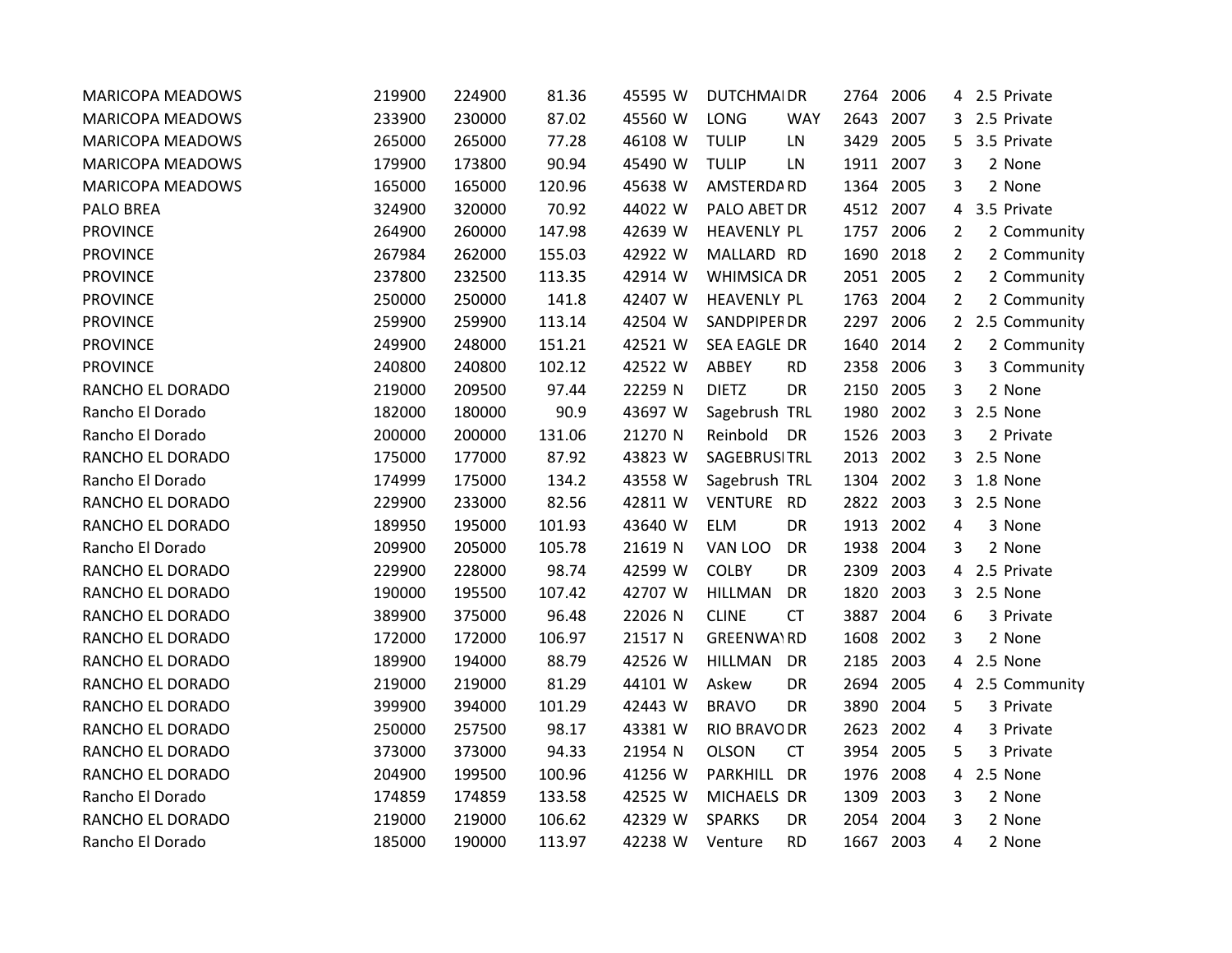| RANCHO EL DORADO             | 195000 | 195000 | 130.26 | 22255 N | <b>BISHOP</b>       | DR         | 1497 | 2004      | 3 | 2 None      |
|------------------------------|--------|--------|--------|---------|---------------------|------------|------|-----------|---|-------------|
| RANCHO EL DORADO             | 179900 | 179900 | 137.43 | 42721 W | ANNE                | LN         | 1309 | 2004      | 4 | 2 None      |
| RANCHO EL DORADO             | 178000 | 178000 | 119.7  | 43917 W | <b>BEDFORD</b>      | DR         | 1487 | 2002      | 3 | 2 None      |
| RANCHO EL DORADO             | 342000 | 320000 | 74.64  | 22163 N | O SULLIVAI DR       |            | 4287 | 2005      | 4 | 2.5 None    |
| RANCHO MIRAGE ESTATES        | 185000 | 192500 | 113.1  | 37936 W | SAN CAPISTAVE       |            | 1702 | 2009      | 3 | 2 None      |
| RANCHO MIRAGE ESTATES        | 239500 | 238900 | 86.84  | 37723 W | LA PAZ              | <b>ST</b>  |      | 2751 2013 | 4 | 2.5 None    |
| <b>RANCHO MIRAGE ESTATES</b> | 241900 | 238900 | 95.03  | 38085 W | <b>VERA CRUZ DR</b> |            |      | 2514 2018 | 5 | 3 None      |
| Santa Rosa                   | 170000 | 170000 | 112.58 | 17316 N | Rosa                | <b>DR</b>  |      | 1510 2007 | 3 | 2 None      |
| SANTA ROSA SPRINGS           | 221990 | 224515 | 102.23 | 41877 W | <b>ROSA</b>         | DR         | 2196 | 2018      | 4 | 3 None      |
| SANTA ROSA SPRINGS           | 194900 | 190000 | 100.74 | 42172 W | <b>NOREEN</b>       | <b>RD</b>  | 1886 | 2007      | 4 | 3 None      |
| SANTA ROSA SPRINGS           | 196990 | 196900 | 112.77 | 42308 W | <b>BALSA</b>        | DR         |      | 1746 2018 | 4 | 2 None      |
| SANTA ROSA SPRINGS           | 192990 | 190990 | 112.81 | 42032 W | <b>ROSA</b>         | DR         |      | 1693 2018 | 3 | 2 None      |
| SANTA ROSA SPRINGS           | 180000 | 179500 | 110.73 | 42219 W | <b>CALLE</b>        | <b>ST</b>  |      | 1621 2006 | 4 | 2 None      |
| <b>SANTA ROSA SPRINGS</b>    | 236990 | 229990 | 86     | 42049 W | Lunar               | ST         | 2674 | 2018      | 4 | 3.5 None    |
| <b>SENITA</b>                | 172000 | 174000 | 115.3  | 43185 W | ELIZABETH AVE       |            | 1509 | 2006      | 3 | 2 None      |
| <b>SENITA</b>                | 234900 | 235000 | 72.51  | 42799 W | ARIZONA             | <b>AVE</b> |      | 3241 2007 | 5 | 3.5 None    |
| Senita                       | 222000 | 225000 | 79.25  | 19571 N | <b>TOYA</b>         | <b>ST</b>  |      | 2839 2007 | 5 | 3 None      |
| <b>SENITA</b>                | 259900 | 255000 | 65.36  | 43880 W | MARICOPA AVE        |            |      | 3901 2005 | 7 | 4 None      |
| <b>SENITA</b>                | 183000 | 183000 | 90.99  | 43301 W | <b>BLAZEN</b>       | TRL        |      | 2011 2006 | 3 | 2.5 None    |
| <b>SENITA</b>                | 229000 | 229000 | 94.43  | 43827 W | <b>COWPATH RD</b>   |            | 2425 | 2005      | 4 | 3 Private   |
| <b>SENITA</b>                | 210000 | 210000 | 82.55  | 43335 W | MARICOPA AVE        |            | 2544 | 2006      | 4 | 2.5 None    |
| <b>SENITA</b>                | 239900 | 239900 | 64.21  | 43323 W | MAGNOLIA RD         |            |      | 3736 2006 |   | 4 2.5 None  |
| <b>SMITH FARMS</b>           | 230000 | 222000 | 95.64  | 18734 N | TANNERS WAY         |            |      | 2321 2014 | 3 | 2 Community |
| <b>SMITH FARMS</b>           | 269900 | 269900 | 103.96 | 18658 N | TANNERS             | WAY        |      | 2596 2014 | 4 | 2 Both      |
| <b>SMITH FARMS</b>           | 169000 | 169000 | 126.59 | 18474 N | <b>CELIS</b>        | ST         |      | 1335 2008 | 2 | 2 Community |
| <b>SMITH FARMS</b>           | 275000 | 275000 | 90.08  | 40358 W | <b>DENNIS</b>       | LN         |      | 3053 2006 | 3 | 2.5 Both    |
| SORRENTO                     | 159000 | 164000 | 119.62 | 36997 W | <b>AMALFI</b>       | AVE        |      | 1371 2008 | 3 | 2 None      |
| SORRENTO                     | 208990 | 202856 | 96.82  | 36882 W | <b>NOLA</b>         | <b>WAY</b> |      | 2095 2018 | 4 | 2.5 None    |
| SORRENTO                     | 193990 | 193990 | 106.17 | 37049 W | <b>MATTINO</b>      | LN         |      | 1827 2018 | 4 | 2 None      |
| SORRENTO                     | 193990 | 193990 | 106.17 | 36923 W | <b>MATTINO</b>      | LN         |      | 1827 2018 | 4 | 2 None      |
| SORRENTO                     | 189990 | 189990 | 107.39 | 36892 W | <b>MATTINO</b>      | LN         |      | 1769 2018 | 3 | 2 None      |
| SORRENTO                     | 259000 | 259000 | 121.37 | 37147 W | <b>GIALLO</b>       | LN         |      | 2134 2013 | 4 | 2 Private   |
| SORRENTO                     | 233990 | 233990 | 85.96  | 37109 W | <b>META</b>         | <b>WAY</b> |      | 2722 2018 | 5 | 3 None      |
| SORRENTO                     | 198990 | 198990 | 112.48 | 36990 W | <b>NOLA</b>         | <b>WAY</b> |      | 1769 2018 | 3 | 2 None      |